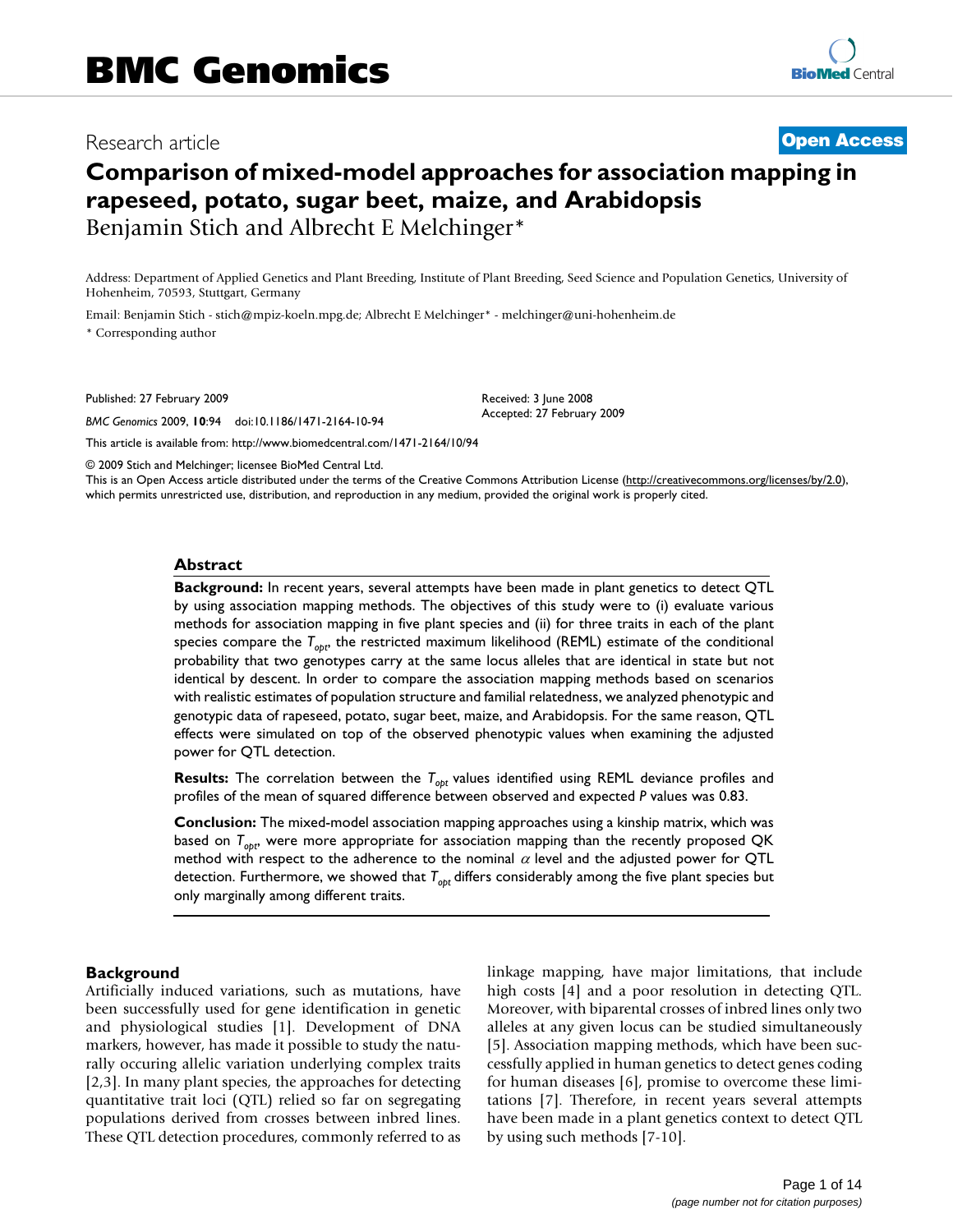Linkage disequilibrium (LD) in linkage mapping populations is caused by genetic linkage [9]. In contrast, LD in association mapping populations can also be the consequence of population structure, relatedness, genetic drift, and selection [5,11]. Therefore, the success of association mapping efforts depends on the ability to separate LD due to linkage from LD due to other causes. To correct for LD caused by population structure, linear models accounting for sub-population effects [8] or a logistic regression ratio test [12,13] were proposed. Owing to the large germplasm sets required for dissecting complex traits [14], the probability of including partially related individuals increases. This applies in particular when genotypes selected from plant breeding populations are used for association mapping [7,9,13]. However, the above-mentioned approaches fail to adhere to the nominal  $\alpha$  level if the germplasm set analyzed comprises related individuals [13].

The recently proposed QK mixed-model for association mapping promises to correct for LD caused by population structure and familial relatedness [15]. The authors demonstrated the suitability of their new method for association mapping in two allogamous species, humans and maize. The suitability of the QK method, however, has to be evaluated in plant species with different reproduction systems covering a wide range of population structure and familial relatedness.

In contrast to coancestry coefficients calculated from pedigree records, marker-based kinship estimates may account for the effects of deviations from expected parental contributions to progeny due to selection or genetic drift [16]. Therefore, marker-based kinship estimates might be more appropriate for association mapping approaches than coancestry coefficients calculated from pedigree records [15,17]. A difficulty with calculation of marker-based kinship estimates is the definition of unrelated individuals [18]. The marker-based kinship matrix might be determined based on the definition that random pairs of genotypes are unrelated [15] or that pairs of genotypes are unrelated if they have no allele in common [17]. However, both definitions seem to be arbitrary. Recently, it was proposed to estimate by restricted maximum likelihood (REML)  $T_{op\ell}$  the conditional probability that marker alleles are alike in state, given that they are not identical by descent [19], using genotypic and phenotypic data [20]. However, no study compared this estimation of unrelated individuals among plant species with different reproduction systems as well as for various phenotypic traits.

The objectives of our study were to evaluate various methods for association mapping with respect to their adherence to the nominal  $\alpha$  level and the adjusted power for QTL detection based on (i) empirical data sets and (ii) computer simulations in five plant species with different reproduction systems. Second, we compared  $T_{\text{opt}}$  for three traits in each of the plant species.

### **Methods**

With computer simulations it is hardly possible to simulate data sets showing a population structure and familial relatedness comparable to that of empirical data sets. Nevertheless, to compare association mapping methods with respect to their adherence to the nominal a level based on scenarios with realistic estimates of population structure and familial relatedness, we analyzed phenotypic and genotypic data of rapeseed, potato, sugar beet, maize, and Arabidopsis. For the same reason, QTL effects were simulated on top of the observed phenotypic values when examining the adjusted power for QTL detection.

### *Plant materials, phenotypic data, and molecular markers*

In each of the five plant species, with the exception of *Arabidopsis thaliana*, we selected three traits with different genetic complexity (presumably low, medium, and high). Detailed descriptions of the examined data sets are available as Additional file 1.

#### *Rapeseed (*Brassica napus *L.)*

We studied a total of  $n = 136$  rapeseed inbreds, proprietary to Norddeutsche Pflanzenzucht Hans-Georg Lembke KG (Holt-see, Germany). The entries were evaluated for thousand kernel weight (TKW; g), oil content (OC;  $\%$ ), and oil yield (OY; t/ha). All entries were fingerprinted with *m* = 59 genome-wide distributed simple sequence repeat markers by Saaten-Union Resistenzlabor GmbH (Hovedissen, Germany) following standard protocols.

#### *Potato (*Solanum tuberosum *L.)*

Our study was based on the phenotypic and genotypic data evaluated earlier [[21\]](#page-12-0). Briefly, the *n* = 184 tetraploid potato clones from the breeding programs of Böhm-Nordkartoffel Agrarproduktion OHG (Lüneburg, Germany) and Saka-Ragis Pflanzenzucht GbR (Windeby, Germany) were evaluated for *Globodera pallida* St. resistance (GPR) [22]. Our statistical analyses were based on the square root of the number of visible nematode cysts. Furthermore, the area under the disease progress curve [23] was used as measure for *P. infestans* resistance (PIR). In addition, plant maturity (PM) was evaluated in uninfected plants, using a 1 to 9 scale  $(1 = \text{very early}, 9 = \text{very late})$ . All entries were fingerprinted with *m* = 31 genome-wide distributed simple sequence repeat markers [\[21](#page-12-0)] by the potato genome analysis group of the Max Planck Institute for Plant Breeding Research (Cologne, Germany). For 21 markers the allele dosage was scored based on relative band intensities.

#### *Sugar beet (*Beta vulgaris *L.)*

We analyzed a total of  $n = 178$  sugar beet inbreds of the pollen parent heterotic pool, proprietary to KWS SAAT AG (Einbeck, Germany). The test-cross progenies of these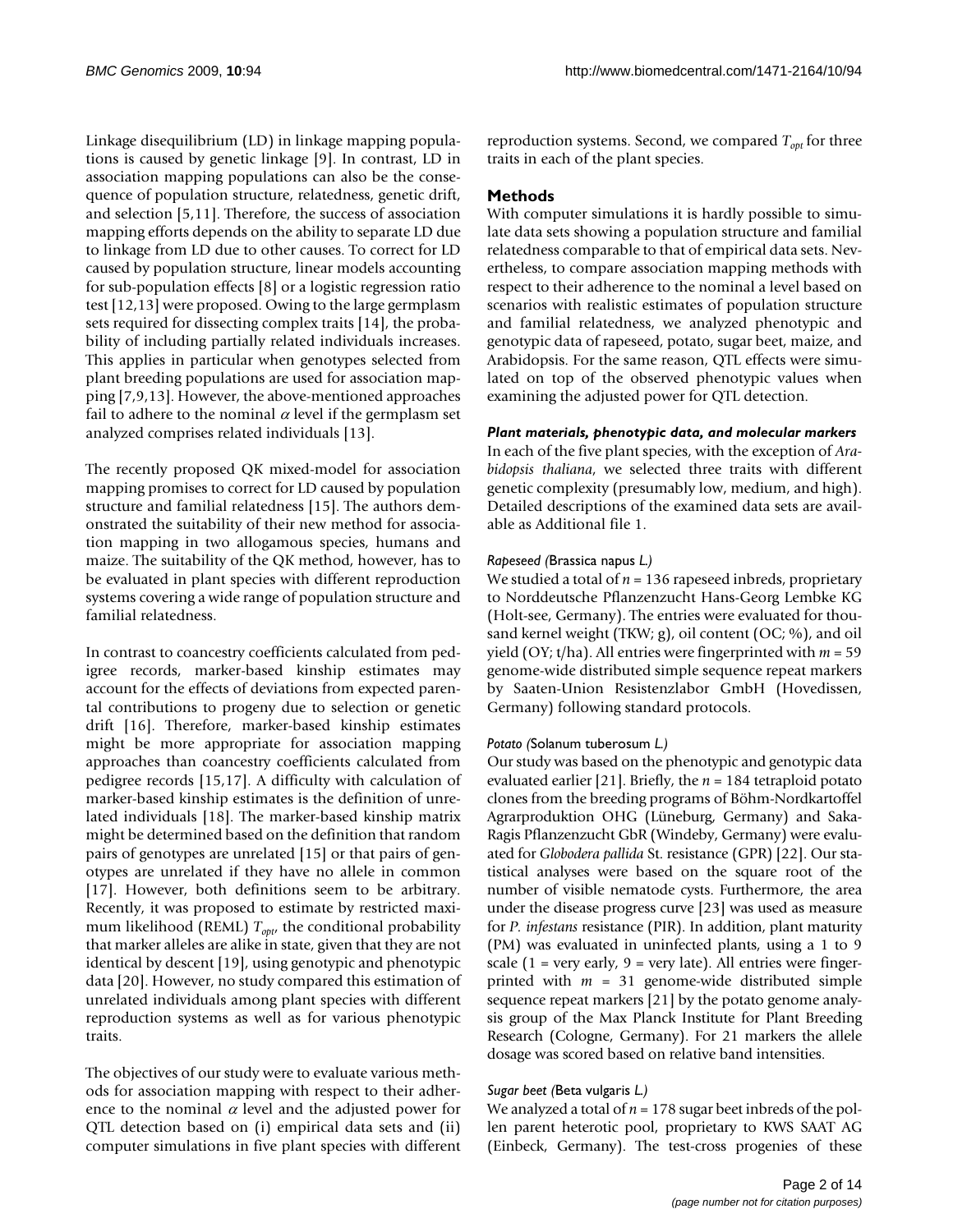entries with an inbred of the seed parent heterotic pool were evaluated in a series of plant breeding trials. Data were recorded for amino nitrogen (AN) [24], beet yield (BY), and corrected sugar yield (CSY) [25] in % of the mean performance of checks. All entries were fingerprinted with 59 simple sequence repeat markers and 41 single nucleotide polymorphism markers (*m* = 100), both randomly distributed across the sugar beet genome. The fingerprinting was done by KWS SAAT AG following standard protocols.

#### *Maize (*Zea mays *L.)*

Our study was based on the phenotypic and genotypic data analyzed earlier [15]. In short, the *n* = 277 maize inbreds representing worldwide genetic diversity were evaluated for ear height (EH; cm), ear diameter (ED; cm), and days to pollen shed (DPS). For all inbreds, genotypic data of *m* = 553 genome-wide distributed single nucleotide polymorphism markers was available.

#### Arabidopsis thaliana *L.*

Our study was based on the *n* = 95 *Arabidopsis thaliana* L. inbreds for which phenotypic information was available [17]. These inbreds represent world-wide genetic diversity of Arabidopsis. We examined the normalized gene expression of *FLOWERING LOCUS C* (FLC) and *FRIGIDA* (FRI) as well as the number of days from germination to first opening of flowers under long day conditions with vernalisation treatment (LDV). For these inbreds, resequencing data of *m* = 876 genome-wide distributed short fragments was available [26]. To reduce the computational load, we used only the central single nucleotide polymorphism marker of each fragment.

The anonymised data sets of rapeseed, potato, and sugar beet are available upon request from the authors.

#### *Statistical analyses*

The empirical type I error rate of association-mapping approaches based on adjusted entry means (two-step approaches) is only slightly higher than that of approaches in which the phenotypic data analysis and the association analysis were performed in one step (one-step approaches) [20]. Therefore, in a first step we analyzed the phenotypic data and calculated adjusted entry means (rapeseed, potato) or entry means (sugar beet, maize, and Arabidopsis) *Mi* for each individual under consideration (Additional file 2). These estimates were then used in a second step for the association analyses.

#### *Association analyses*

For each of the five plant species, nine different statistical models (Table 1), which were described in detail previously [20], were used to calculate the *P* value for the association of each of the *m* marker loci with each of the three phenotypic traits. The entries of four of the five plant species in our study were homozygous inbred lines (Table 2) and, thus, no inferences can be made about dominance effects. Furthermore, for potato, di-, tri, and tetragenic effects [27] were neglected in our study.

The first model was an ANOVA model of the form:

$$
M_i = \mu + \alpha' \mathbf{X}_i + e_i
$$

where  $\alpha$  were the effects of allele substitution of the marker under study, **x***i* a column vector with the number of copies of the corresponding alleles, and *ei* the residual.

|  | Table I: Methods used for association mapping and the corresponding statistical models. |  |  |  |
|--|-----------------------------------------------------------------------------------------|--|--|--|
|  |                                                                                         |  |  |  |

| Method       | Statistical model                                                        | Population structure matrix <b>D</b>                                   | Kinship matrix <b>K</b>                                          |
|--------------|--------------------------------------------------------------------------|------------------------------------------------------------------------|------------------------------------------------------------------|
| <b>ANOVA</b> | $M_i = \mu + \alpha' \mathbf{X}_i + e_i$                                 |                                                                        |                                                                  |
| K            | $M_i = \mu + \alpha' \mathbf{X}_i + g_i^* + e_i$                         |                                                                        | SPAGeDi                                                          |
| $Q_1K$       | $M_i = \mu + \alpha' X_i + \sum_{u=1}^{z} D_{iu} v_u + g_i^* + e_i$      | STRUCTURE; AK criterion                                                | <b>SPAGeDi</b>                                                   |
| $Q_2K$       | $M_i = \mu + \alpha' X_i + \sum_{u=1}^{z} D_{iu} v_u + g_i^* + e_i$      | STRUCTURE; Log likelihood                                              | SPAGeDi                                                          |
| <b>PK</b>    | $M_i = \mu + \alpha' X_i + \sum_{u=1}^{z} D_{iu} v_u + g_i^* + e_i$      | Principal components; explaining simultaneously 25% of the<br>variance | SPAGeDi                                                          |
| $K_{\tau}$   | $M_i = \mu + \alpha' \mathbf{X}_i + g_i^* + e_i$                         |                                                                        | $K_{Tii} = \frac{S_{ij}-1}{1-T} + 1$ ;<br>$T = 0,0.025, , 0.975$ |
| $Q_1K_T$     | $M_i = \mu + \alpha' \mathbf{X}_i + \sum_{u=1}^z D_{iu} v_u + g_i^* + e$ | STRUCTURE; AK criterion                                                | $T = 0,0.025, , 0.975$                                           |
| $Q_2K_T$     | $M_i = \mu + \alpha' X_i + \sum_{u=1}^{z} D_{iu} v_u + g_i^* + e_i$      | STRUCTURE; Log likelihood                                              | $T = 0,0.025, , 0.975$                                           |
| $PK_{T}$     | $M_i = \mu + \alpha' X_i + \sum_{u=1}^{z} D_{iu} v_u + g_i^* + e_i$      | Principal components; explaining simultaneously 25% of the<br>variance | $T = 0.0.025, \dots, 0.975$                                      |

For a detailed definition of the statistical models and description of the different methods see Materials and Methods.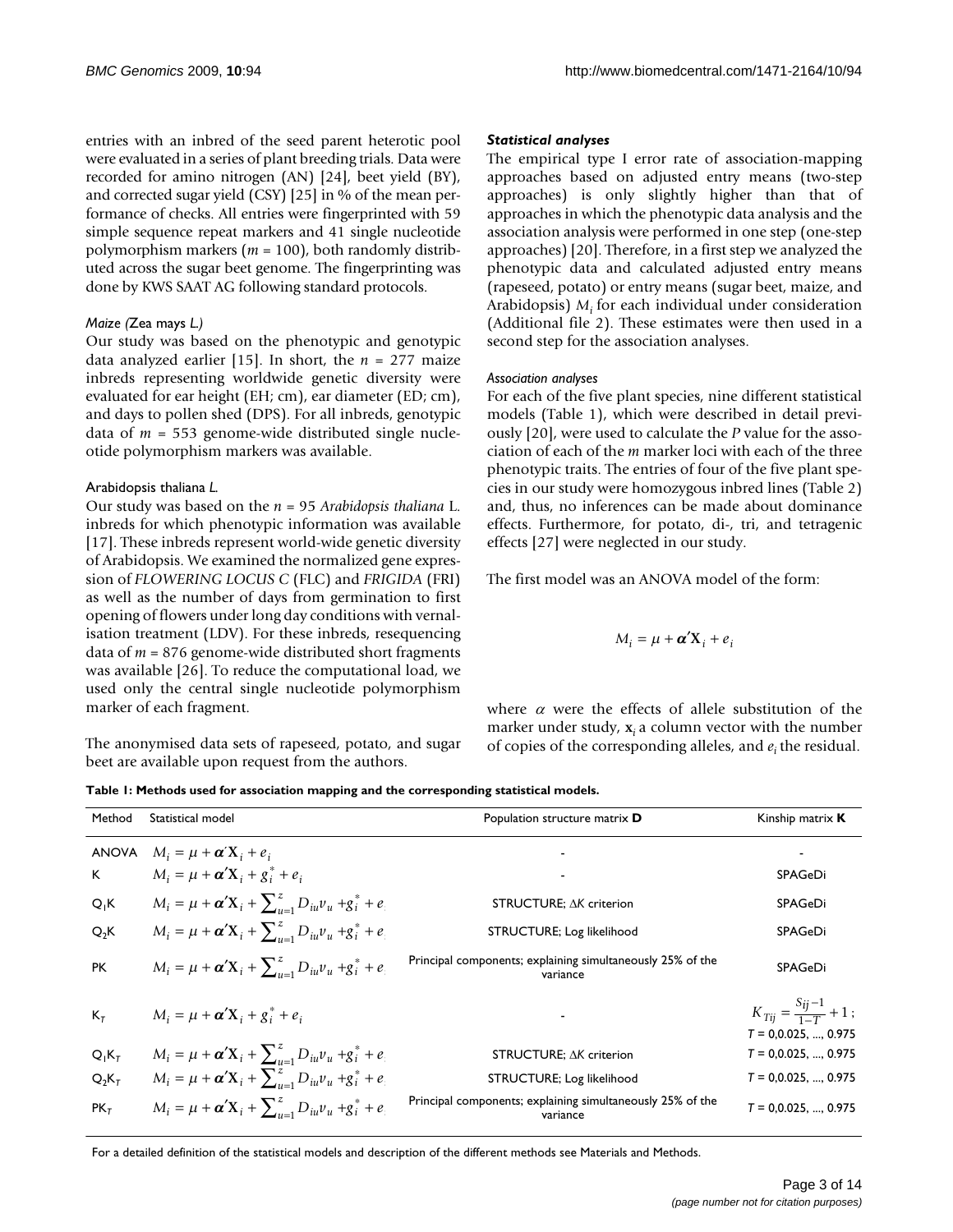| Parameter         | Rapeseed               | Potato                               | Sugar beet            | Maize               | Arabidopsis                     |
|-------------------|------------------------|--------------------------------------|-----------------------|---------------------|---------------------------------|
| n                 | 136                    | 184                                  | 178                   | 277                 | 95                              |
| Entry type        | Inbred line            | Non-inbred clone                     | Inbred line           | Inbred line         | Inbred line                     |
| Phenotypic data   |                        |                                      |                       |                     |                                 |
| Trait 1           | Thousand kernel weight | Resistance to G. pallida             | Amino nitrogen        | Ear height          | Norm. gene<br>expression of FLC |
| Abbrev.           | <b>TKW</b>             | <b>GPR</b>                           | AN                    | EH                  | <b>FLC</b>                      |
| Unit              | g                      | $\sqrt{N}$ o. of nematode cysts      | %                     | cm                  | %                               |
| h <sup>2</sup>    | 0.78                   | 0.98                                 | 0.89                  |                     |                                 |
| Range $M_i$       | $3.0 - 4.6$            | $0.4 - 19.5$                         | $71.1 - 226.2$        | $8 - 136$           | $0.021 - 6.270$                 |
| Trait 2           | Oil content            | Resistance to P. infestans           | Beet yield            | Ear diamter         | Norm. gene<br>expression of FRI |
| Abbrev.           | <b>OC</b>              | <b>PIR</b>                           | BY                    | <b>ED</b>           | <b>FRI</b>                      |
| Unit              | %                      | Area under disease progress<br>curve | %                     | mm                  | %                               |
| h <sup>2</sup>    | 0.81                   | 0.77                                 | 0.90                  |                     |                                 |
| Range $M_i$       | $46.1 - 51.7$          | $-6.4 - 165.1$                       | $84.8 - 113.6$        | $23.7 - 46.4$       | $0.211 - 4.386$                 |
| Trait 3           | Oil yield              | Plant maturity                       | Corrected sugar yield | Days to pollen shed | Flowering time                  |
| Abbrev.           | OY                     | <b>PM</b>                            | <b>CSY</b>            | <b>DPS</b>          | <b>LDV</b>                      |
| Unit              | t/ha                   | Rating scale 1 to 9                  | %                     | No. of days         | No. of days                     |
| h <sup>2</sup>    | 0.50                   | 0.94                                 | 0.81                  |                     |                                 |
| Range $M_i$       | $2.2 - 3.0$            | $3.4 - 9.5$                          | 87.8-108.7            | $54.5 - 82.5$       | $18.7 - 55.7$                   |
| Genotypic data    |                        |                                      |                       |                     |                                 |
| Type of markers   | <b>SSRs</b>            | <b>SSRs</b>                          | SSRs & SNPs           | <b>SNPs</b>         | <b>SNPs</b>                     |
| m                 | 59                     | 31                                   | 100                   | 553                 | 876                             |
| Avg. allele freq. | 0.37                   | 0.18                                 | 0.30                  | 0.50                | 0.50                            |

#### **Table 2: Description of the examined data sets.**

*Mi* is the adjusted entry mean (rapeseed and potato) or entry mean (sugar beet, maize, and Arabidopsis) of the *i*th genotype calculated over all environments.

The statistical model underlying our mixed-model association mapping approaches was:

$$
M_{i} = \mu + \alpha' \mathbf{x}_{i} + \sum_{u=1}^{z} D_{iu} v_{u} + g_{i}^{*} + e_{i},
$$

where  $v_u$  was the effect of the *u*th column of the population structure matrix **D** and  $g_i^*$  was the residual genetic effect of the *i*th entry. The matrix **D**, which comprised *z* linear independent columns, differed among the examined mixed-model association mapping methods (Table 1), which is why it is described in the paragraphs on the individual methods. The variances of the random effects  $\mathbf{g}^* = \{g_1^*, ..., g_n^*\}$  and  $\mathbf{e} = \{e_1, ..., e_n\}$  were assumed to be  $Var(g^*)$  =  $2K\sigma_{g^*}^2$  and  $Var(e)$  =  $R\sigma_r^2$ , where **K** was a  $n \times n$ matrix of kinship coefficients that define the degree of genetic covariance between all pairs of entries.  $\sigma_{g^*}^2$  was the residual genetic variance and  $\sigma_r^2$  the residual variance, both estimated by REML. **R** was an  $n \times n$  matrix in which the off-diagonal elements were 0 and the diagonal elements were reciprocals of the number of phenotypic

observations underlying each entry mean or adjusted entry mean [15].

The K method was based on the above described mixedmodel with the difference that it did not include any  $v<sub>u</sub>$ effects (Table 1). The kinship matrix **K** was calculated based on all marker data using the software package SPAGeDi [28], where negative kinship values between entries were set to 0.

The  $Q_1K$  and  $Q_2K$  methods were based on the above described mixed-model. For these two methods, the population structure matrices  $Q_1$  and  $Q_2$ , which were calculated using software STRUCTURE [29] and described in the following paragraphs, were used as **D** matrix. In our investigations, the set of *n* entries was analyzed by setting *z* from 0 to 14 in each of five repetitions. For each run of STRUCTURE, the burn-in time as well as the iteration number for the Markov Chain Monte Carlo algorithm were set to 100 000 [30].

For the  $Q_1$  matrix, the number of sub-populations was estimated based on the ad-hoc criterion Δ*K* [31]. In contrast, for the  $Q_2$  matrix, we used the run with the highest log likelihood to and the lowest number of sub-populations [32]. The  $z + 1$  columns of both, the  $Q_1$  and  $Q_2$ matrix, add up to one and, thus, only the first *z* columns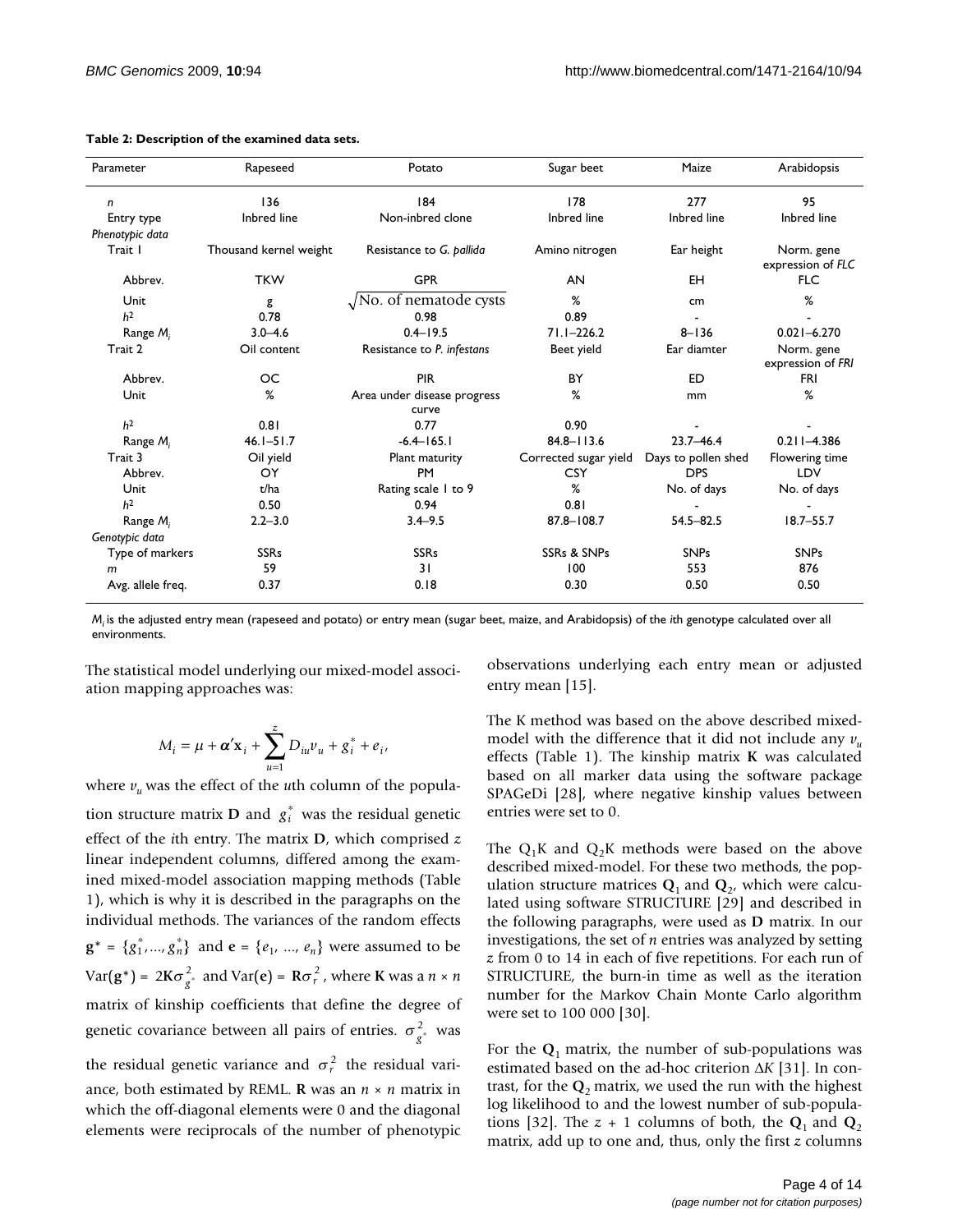were used as **D** matrix of the  $Q_1K$  and  $Q_2K$  method, respectively, to achieve linear independence. The  $Q_1K$  and Q2K methods were based on the same kinship matrix **K** as used for the K method.

We used the first *p* principal components of an allele frequency matrix as **D** matrix of the PK method (Table 1) [17]. *p* was chosen in such a way that the explained variance of the first *p* principal components was about 25%. The PK method was based on the same kinship matrix **K** as used for the K method.

The  $Q_1K_T$ ,  $Q_2K_T$ ,  $PK_T$ , and  $K_T$  methods were based on a matrix  $K_T$  which was calculated according to:

$$
K_{Tij} = max\left(1 - \left(\frac{1 - S_{ij}}{1 - T}\right), 0\right),\,
$$

where  $S_{ii}$  is the proportion of marker loci with shared variants between inbreds *i* and *j* [20]. We examined  $T = 0$ , 0.025, ..., 0.975 to obtain a REML estimate of *T*, which is the conditional probability that marker alleles are alike in state, given that they are not identical by descent.

#### *Measures for comparison of association mapping methods*

The mean squared difference (MSD) between observed and expected *P* values of all marker loci was calculated as measure for the adherence to the nominal  $\alpha$  level [20]. High MSD values indicate that the empirical type I error rate of these approaches is considerably higher than the nominal <sup>α</sup> level. Computer simulations were performed based on a bivariate beta-distribution [33] to examine which difference in MSD values between two association mapping methods could be expected purely by chance [20]. For each trait of each plant species, we investigated five pairs of association mapping approaches (i)  $Q_1K$ / ANOVA, (ii)  $Q_1K/K$ , (iii)  $Q_1K/Q_2K$ , (iv)  $Q_1K/PK$ , and (v)  $Q_1 K / Q_1 K_{T_{opt}}$ .

For each of the five plant species, the Pearson correlation coefficient between the observed *P* values of all association mapping methods was calculated for the trait with medium genetic complexity.

#### *Power simulations*

The power to detect a biallelic QTL of interest, which explained a fraction of the phenotypic variance and was in complete LD with one marker locus, was examined as described in detail previously [20]. Briefly, the QTL effect  $G_r$ , calculated as  $r = 0.1$  multiplied by the standard deviation of the vector of adjusted entry means  $\mathbf{m} = (M_1, M_i, \dots,$  $M_n$ ) of the *n* entries, was assigned in consecutive simulation runs to each of the detected marker alleles whereas all other alleles were assigned the genotypic effect 0. In each simulation run, the phenotypic value of each entry *i* was calculated by summing up the QTL effect of the alleles and the adjusted entry mean  $M_i$ . All association mapping methods were run on the phenotypic values of the entries to determine whether the QTL can be detected. To adjust the association mapping methods for their different empirical type I error rates, we calculated the adjusted power as the proportion of QTL detected, based on the nominal  $\alpha$  for which the empirical type I error rate  $\alpha^*$  was 0.05. In addition to *r* = 0.1, we examined *r* = 0.4, 0.7, ..., 1.9. The percentage  $(\pi)$  of the total phenotypic variation explained by a QTL effect *G<sub>r</sub>* was calculated [15].

All mixed-model calculations were performed with ASReml release 2.0 [34].

#### **Results**

For each trait examined in the current study, considerable variation was observed for the entry means or adjusted entry means *Mi* (Table 2). The total number of marker alleles detected for rapeseed, potato, sugar beet, maize, and Arabidopsis was 331, 158, 176, 1106, and 1752, respectively. The average allele frequency ranged from 0.18 for potato to 0.50 for maize and Arabidopsis.

The model-based approach of STRUCTURE revealed *z* + 1 = two, two, two, five, and six sub-populations for rapeseed, potato, sugar beet, maize, and Arabidopsis, respectively, when using the ad-hoc criterion Δ*K*. In contrast, based on SBC, the number of sub-populations revealed by STRUCTURE was 11, 15, 10, 15, and 5. For rapeseed, potato, sugar beet, maize, and Arabidopsis, the minimum number of principal components *p* explaining simultaneously 25% of the variance was 4, 5, 4, 13, and 8, respectively.

The MSD between observed and expected *P* values of the K approach ranged from 0.0002 (maize, ED) to 0.0604 (potato, PM) and was considerably lower than that of the ANOVA approach ranging from 0.0004 (Arabidopsis, FRI) to 0.1928 (potato, GPR) (Table 3). For the  $Q_1K$  and  $Q<sub>2</sub>K$  methods, the MSD values were of similar size and varied between 0.0002 (maize, DPS) and 0.0389 (potato, PM). The MSD value of the PK method ranged from 0.0002 (maize, DPS) to 0.0422 (potato, PM).

For all plant species, traits, and mixed-model approaches examined, considerably different values of REML-based deviance as well as MSD were observed for the examined levels of *T* (Additional file 3). The optimum threshold  $T_{\text{opt}}$ , identified based on deviance profiles, ranged from 0.450 to 0.925 (Table 4). By comparison, the threshold  $T_{opt}$ ,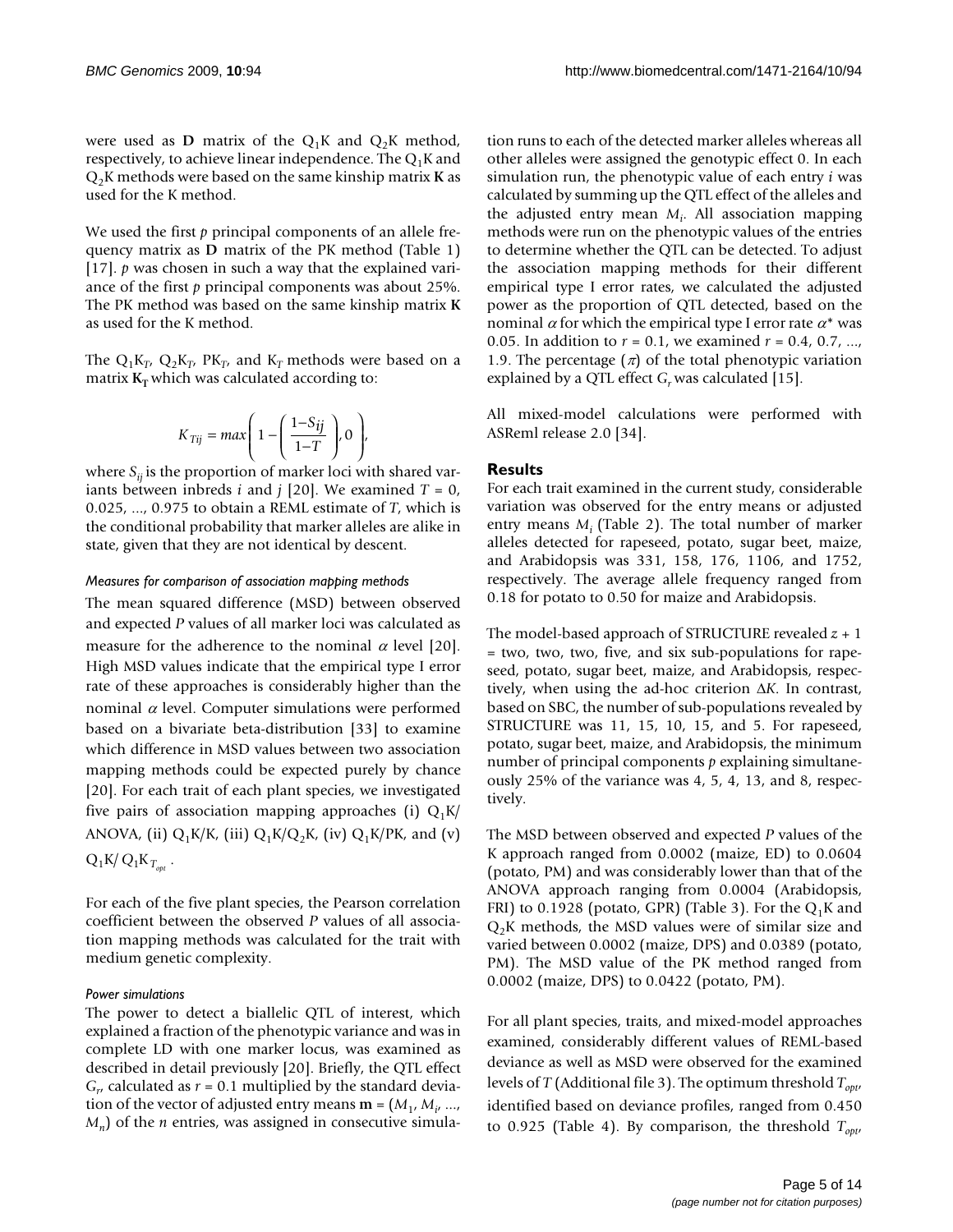**Table 3: Mean of squared differences (MSD) between observed and expected** *P* **values for various association mapping methods in five plant species.** 

| Method           |             | Rapeseed |            |  |  |  |
|------------------|-------------|----------|------------|--|--|--|
|                  | <b>TKW</b>  | ос       | OY         |  |  |  |
| <b>ANOVA</b>     | 0.0624      | 0.0326   | 0.0523     |  |  |  |
| ĸ                | 0.0098      | 0.0053   | 0.0016     |  |  |  |
| $Q_1K$           | 0.0021      | 0.0047   | 0.0061     |  |  |  |
| $Q_2K$           | 0.0013      | 0.0010   | 0.0192     |  |  |  |
| PК               | 0.0008      | 0.0007   | 0.0026     |  |  |  |
|                  |             | Potato   |            |  |  |  |
|                  | GPR         | PIR      | PΜ         |  |  |  |
| <b>ANOVA</b>     | 0.1928      | 0.0947   | 0.1534     |  |  |  |
| Κ                | 0.0499      | 0.0162   | 0.0604     |  |  |  |
| $Q_1K$           | 0.0122      | 0.0179   | 0.0389     |  |  |  |
| $Q_2K$           | 0.0181      | 0.0017   | 0.0063     |  |  |  |
| PК               | 0.0189      | 0.0183   | 0.0422     |  |  |  |
|                  | Sugar beet  |          |            |  |  |  |
|                  | AN          | BY       | CSY        |  |  |  |
| <b>ANOVA</b>     | 0.1526      | 0.1625   | 0.1533     |  |  |  |
| κ                | 0.0136      | 0.0191   | 0.0173     |  |  |  |
| $Q_1K$           | 0.0060      | 0.0239   | 0.0051     |  |  |  |
| $Q_2K$           | 0.0118      | 0.0167   | 0.0081     |  |  |  |
| PК               | 0.0090      | 0.0137   | 0.0065     |  |  |  |
|                  |             | Maize    |            |  |  |  |
|                  | EН          | ED       | <b>DPS</b> |  |  |  |
| ANOVA            | 0.0333      | 0.0147   | 0.0909     |  |  |  |
| ĸ                | 0.0003      | 0.0002   | 0.0006     |  |  |  |
| $Q_1K$           | 0.0002      | 0.0003   | 0.0002     |  |  |  |
| Q <sub>2</sub> K | 0.0002      | 0.0002   | 0.0003     |  |  |  |
| PK               | 0.0003      | 0.0005   | 0.0002     |  |  |  |
|                  | Arabidopsis |          |            |  |  |  |
|                  | FLC         | FRI      | LDV        |  |  |  |
| <b>ANOVA</b>     | 0.0040      | 0.0004   | 0.0070     |  |  |  |
| ĸ                | 0.0006      | 0.0022   | 0.0013     |  |  |  |
| $Q_1K$           | 0.0026      | 0.0033   | 0.0017     |  |  |  |
| $Q_2K$           | 0.0019      | 0.0022   | 0.0013     |  |  |  |
| PК               | 0.0021      | 0.0034   | 0.0018     |  |  |  |
|                  |             |          |            |  |  |  |

For abbreviations of the analyzed traits see Table 2. For a detailed definition of the statistical models and description of the different methods see Materials and Methods.

identified based on MSD profiles, ranged from 0.275 to 0.975. The correlation between the  $T_{opt}$  values identified using these two criteria was 0.83 (Additional file 4). The MSD values observed for the mixed- model approaches, which were based on the  $\mathbf{K}_{T_{opt}}$  matrix, were lower than that observed for the approaches which were based on the **K** matrix (Table 3; Table 4; Fig. 1).

The 95% quantile of differences in MSD calculated for the five pairs of association methods Q1K/ANOVA, Q1K/K, Q1K/Q2K, Q1K/PK, and Q1K/ $Q_1K_{T_{opt}}$  was highest for

potato and ranged from 0.0041 to 0.0114 (Additional file 5). For Arabidopsis, the 95% quantile of differences in MSD was lowest and varied from 0.0001 to 0.0004.

The slopes of the power curve were flat for small as well as large genetic effects, whereas for genetic effects of medium size the slope was steep (Fig. 2). For most traits under consideration, the adjusted power of the  $Q_1 K_{T_{opt}}$  ,  $Q_2 K_{T_{opt}}$  , and  $\text{PK}_{T_{opt}}$  methods was slightly higher across all examined sizes of genetic effects than those of the  $Q_1K$ ,  $Q_2K$ , and PK methods. In comparison with the other association mapping methods, the ANOVA method showed the lowest adjusted power to detect QTL across all examined sizes of genetic effects for all traits and plant species except potato (PIR).

The Pearson correlation coefficient between the observed *P* values of all examined association mapping methods ranged from -0.05 to 0.99 (Additional file 6)

#### **Discussion**

#### *Assumptions underlying the comparison of association mapping approaches using empirical data sets*

Simulation of data sets mimicing the population structure and familial relatedness of empirical data sets is hardly possible. However, only with such data sets a reliable assessment of the performance of different association mapping approaches is possible. Therefore, our study was based on empirical data sets.

Investigations on the type I error rate and on the adjusted power to detect QTL of association mapping approaches using empirical data sets require that the examined marker loci are unlinked to polymorphisms controlling the expression of the trait under consideration. In the present study, this assumption seems to be reasonable as for the five plant species examined the available marker density was considerably lower than that required for genome-wide association mapping. Similarly to other studies comparing association mapping approaches based on empirical data [15,17], however, we cannot rule out the possibility that some markers might be linked to functional polymorphisms of the traits under consideration.

In accordance with previous studies [15,17], we used the same markers for estimation of population structure as well as familial relatedness as were used for calculating the MSD between observed and expected *P* values. Theoretical considerations suggest that MSD values calculated in this way might underestimate the MSD values for markers which are not included in the estimation of population structure and familial relatedness such as markers in candidate genes. However, our computer simulations on the Arabidopsis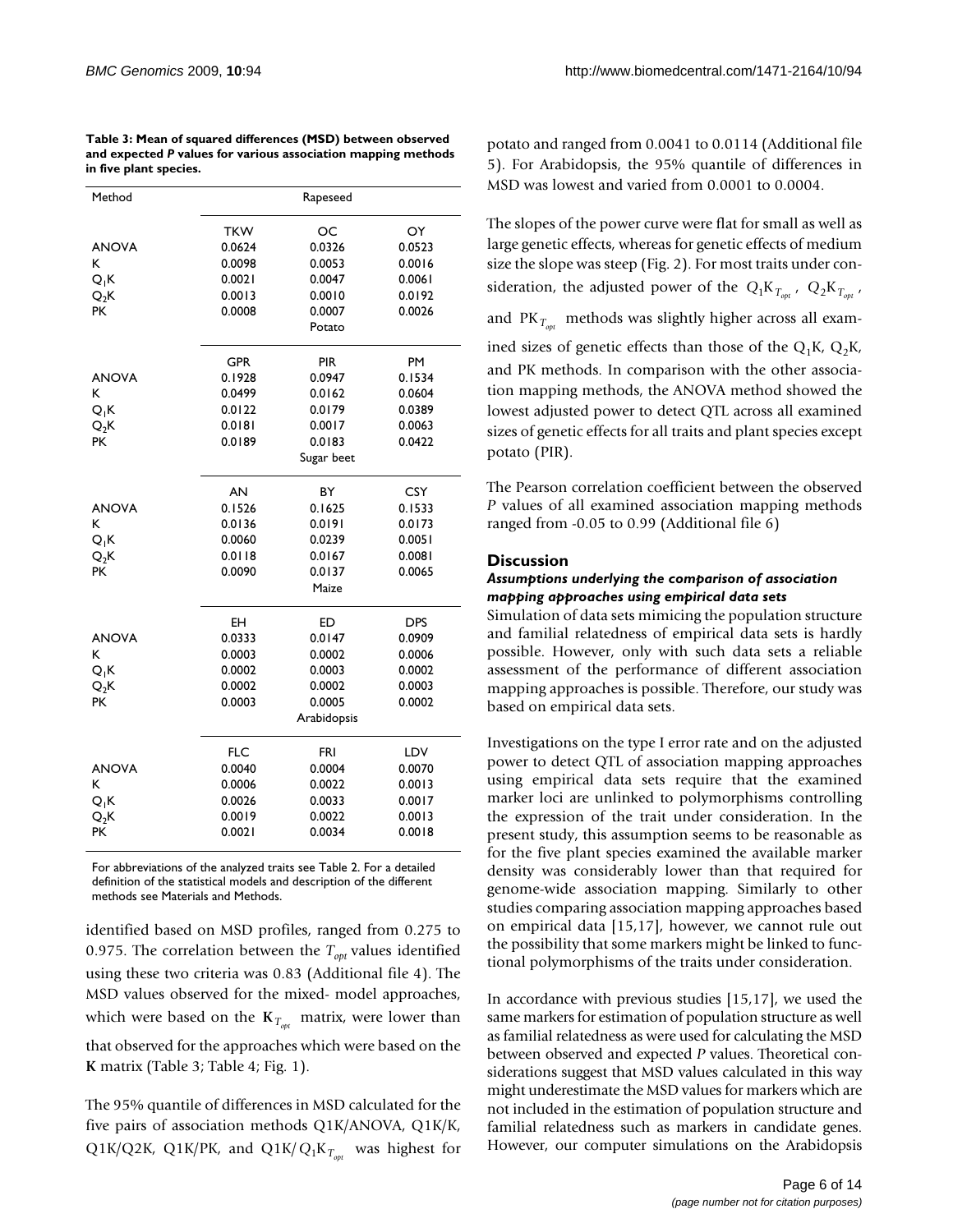| Mixed-model method | deviance    | <b>MSD</b>     | deviance   | <b>MSD</b>     | deviance | <b>MSD</b>     |  |
|--------------------|-------------|----------------|------------|----------------|----------|----------------|--|
|                    | Rapeseed    |                |            |                |          |                |  |
|                    | <b>TKW</b>  |                | OС         |                | OY       |                |  |
| $K_T$              | 0.725       | 0.350 (0.0068) | 0.800      | 0.475 (0.0006) | 0.750    | 0.400(0.0011)  |  |
| $Q_1K_T$           | 0.775       | 0.700 (0.0039) | 0.800      | 0.425(0.0007)  | 0.775    | 0.700(0.0011)  |  |
| $Q_2K_T$           | 0.700       | 0.825 (0.0009) | 0.800      | 0.850(0.0007)  | 0.900    | 0.900(0.0128)  |  |
| $PK_T$             | 0.725       | 0.700(0.0006)  | 0.800      | 0.725 (0.0004) | 0.750    | 0.750 (0.0019) |  |
|                    | Potato      |                |            |                |          |                |  |
|                    | <b>GPR</b>  |                | <b>PIR</b> |                | PM       |                |  |
| $K_T$              | 0.525       | 0.500(0.0065)  | 0.625      | 0.550(0.0034)  | 0.475    | 0.475(0.0082)  |  |
| $Q_1K_T$           | 0.600       | 0.600(0.0054)  | 0.625      | 0.550(0.0033)  | 0.475    | 0.525(0.0086)  |  |
| $Q_2K_T$           | 0.600       | 0.600(0.0091)  | 0.625      | 0.500(0.0010)  | 0.625    | 0.525(0.0031)  |  |
| $PK_T$             | 0.575       | 0.550(0.0121)  | 0.625      | 0.550 (0.0048) | 0.475    | 0.475(0.0153)  |  |
|                    | Sugar beet  |                |            |                |          |                |  |
|                    |             | <b>AN</b>      |            | ΒY             |          | <b>CSY</b>     |  |
| $K_T$              | 0.575       | 0.325 (0.0022) | 0.475      | 0.300 (0.0022) | 0.475    | 0.350(0.0012)  |  |
| $Q_1K_T$           | 0.575       | 0.325(0.0023)  | 0.450      | 0.300(0.0059)  | 0.475    | 0.375(0.0006)  |  |
| $Q_2K_T$           | 0.475       | 0.325 (0.0029) | 0.475      | 0.275(0.0021)  | 0.575    | 0.350 (0.0009) |  |
| PK <sub>T</sub>    | 0.475       | 0.300(0.0019)  | 0.350      | 0.300(0.0034)  | 0.475    | 0.350 (0.0009) |  |
|                    | Maize       |                |            |                |          |                |  |
|                    |             | EH             |            | ED             |          | <b>DPS</b>     |  |
| $K_T$              | 0.575       | 0.450(0.0002)  | 0.575      | 0.575(0.0001)  | 0.600    | 0.575(0.0002)  |  |
| $Q_1K_T$           | 0.575       | 0.500(0.0001)  | 0.725      | 0.575(0.0003)  | 0.600    | 0.575(0.0001)  |  |
| $Q_2K_T$           | 0.875       | 0.475(0.0003)  | 0.725      | 0.525(0.0001)  | 0.600    | 0.525(0.0001)  |  |
| $PK_T$             | 0.875       | 0.475(0.0002)  | 0.725      | 0.525(0.0001)  | 0.600    | 0.600(0.0001)  |  |
|                    | Arabidopsis |                |            |                |          |                |  |
|                    | <b>FLC</b>  |                | FRI        |                | LDV      |                |  |
| $K_T$              | 0.875       | 0.875(0.0004)  | 0.825      | 0.975 (0.0007) | 0.875    | 0.900(0.0034)  |  |
| $Q_1K_T$           | 0.875       | 0.975(0.0023)  | 0.875      | 0.800(0.0028)  | 0.875    | 0.900 (0.0020) |  |
| $Q_2K_T$           | 0.875       | 0.950(0.0006)  | 0.875      | 0.800(0.0018)  | 0.875    | 0.900(0.0017)  |  |
| $PK_T$             | 0.875       | 0.775(0.0015)  | 0.925      | 0.925 (0.0025) | 0.900    | 0.900(0.0011)  |  |

**Table 4:** *T* **values for which the lowest deviance or the lowest mean of squared differences between observed and expected** *P* **values were found for various association mapping methods in five plant species.**

For the latter measure, the observed mean of squared differences are given in parentheses. For abbreviations of the analyzed traits see Table 2. For a detailed definition of the statistical models and description of the different methods see Materials and Methods.

dataset, in which the half of the available markers were used for estimation of population structure and familial relatedness and the remaining markers for calculation of the MSD values, suggested that this underestimation is negligible (data not shown). This result indicates that association mapping methods, for which we observed MSD values close to zero, will also adhere to the nominal  $\alpha$  level in empirical association mapping experiments.

Our power simulations assumed a QTL allele which is in complete LD with one marker allele. This assumption allows the comparison of results from various plant species irrespective of the available number of markers. However, it maximizes the power for QTL detection. In most empirical studies no markers are available which are in complete LD with the QTL. Therefore, for such studies, a lower power for QTL detection is expected depending on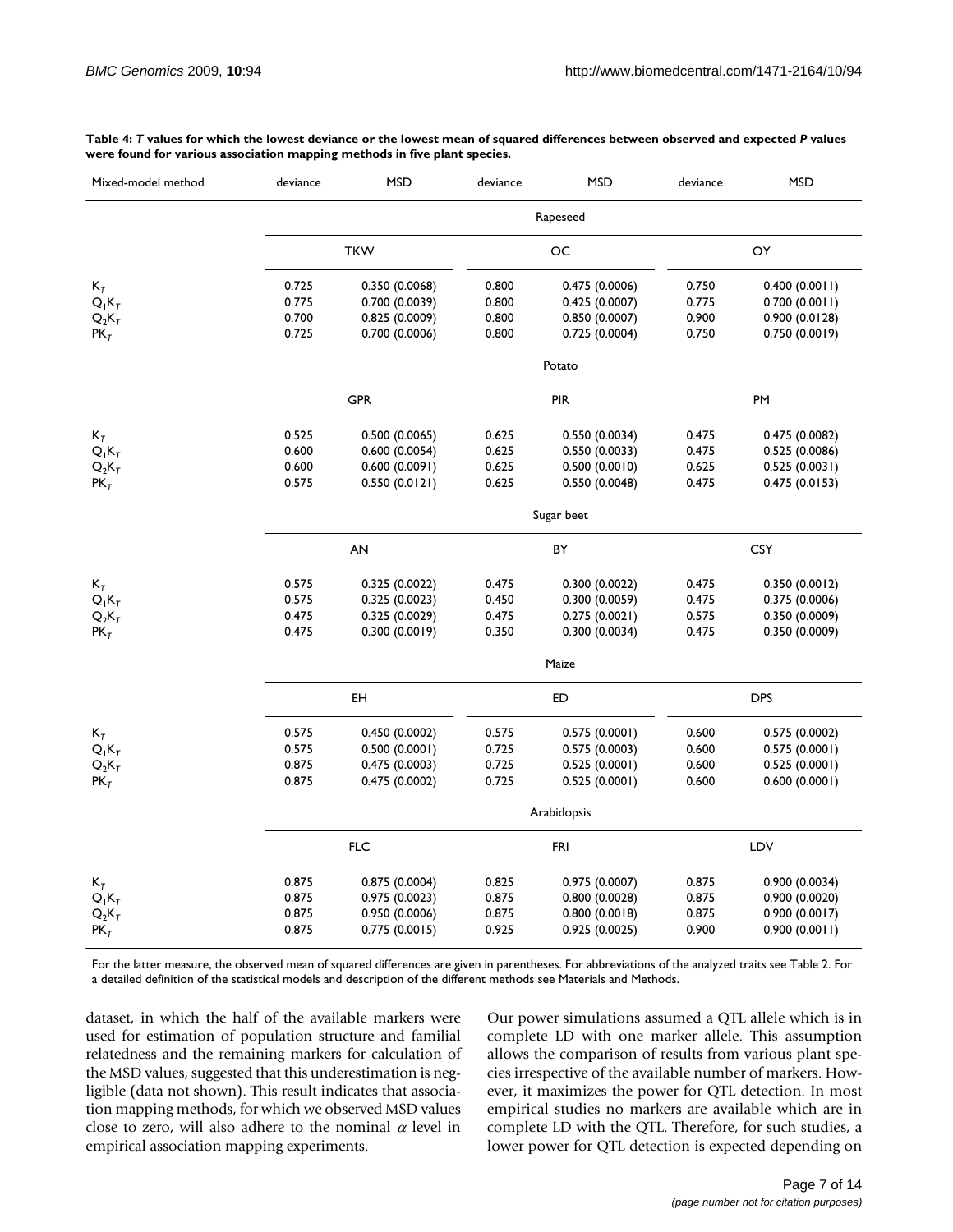

**Plot of observed** *vs***. expected** *P* **values for the nine different association mapping methods**. For maize, every fifth, and for Arabidopsis, every eigth *P* value was plotted to increase the clarity of the plot. For each of the five plant species, the result of the trait with medium genetic complexity is presented.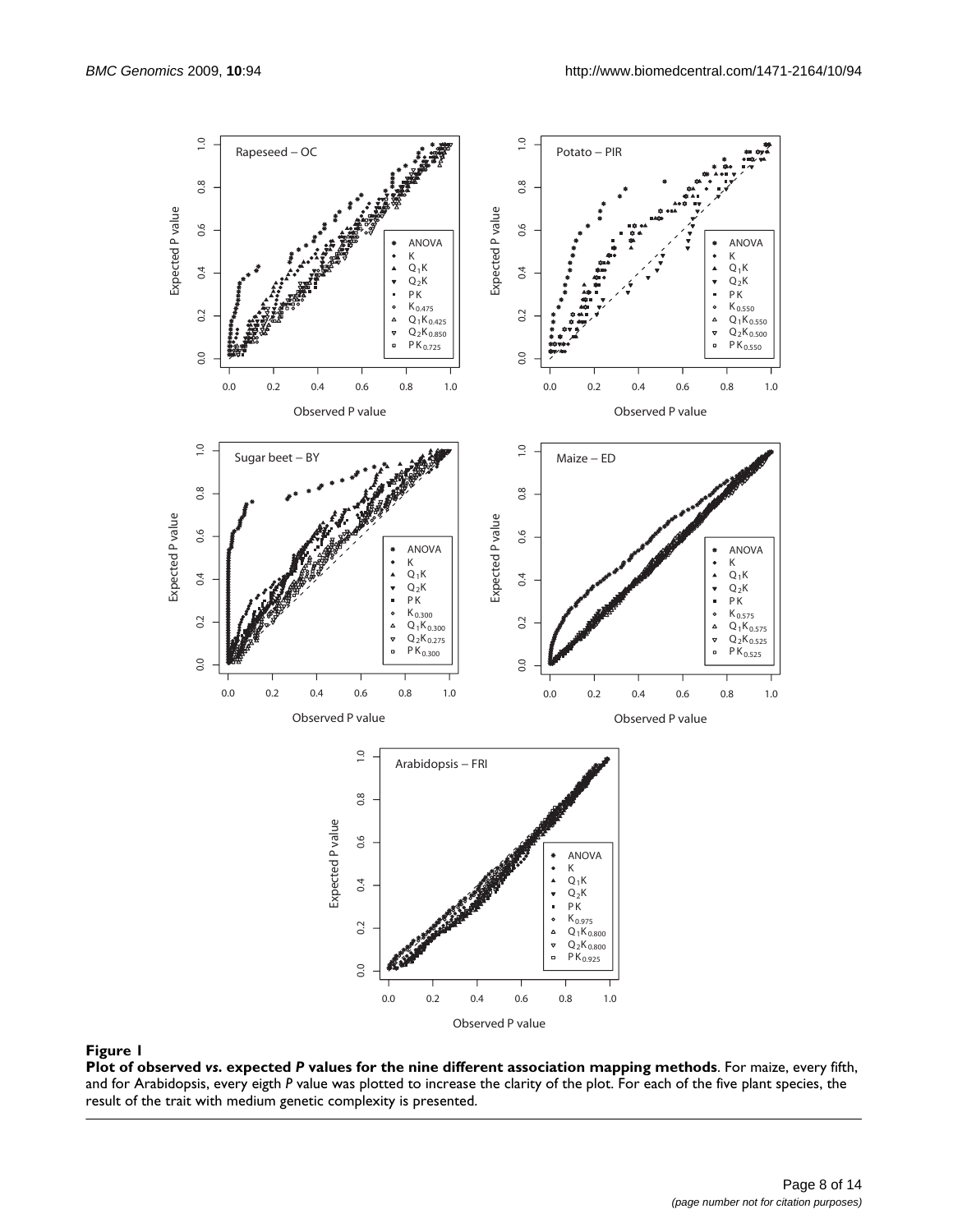

**Adjusted power to detect quantitative trait loci (QTL) for the nine different association mapping methods depending on the size of the QTL effect** *Gr*. The percentage of phenotypic variation explained by a QTL was calculated for the average allele frequency (see Table 2). For each of the five plant species, the result of the trait with medium genetic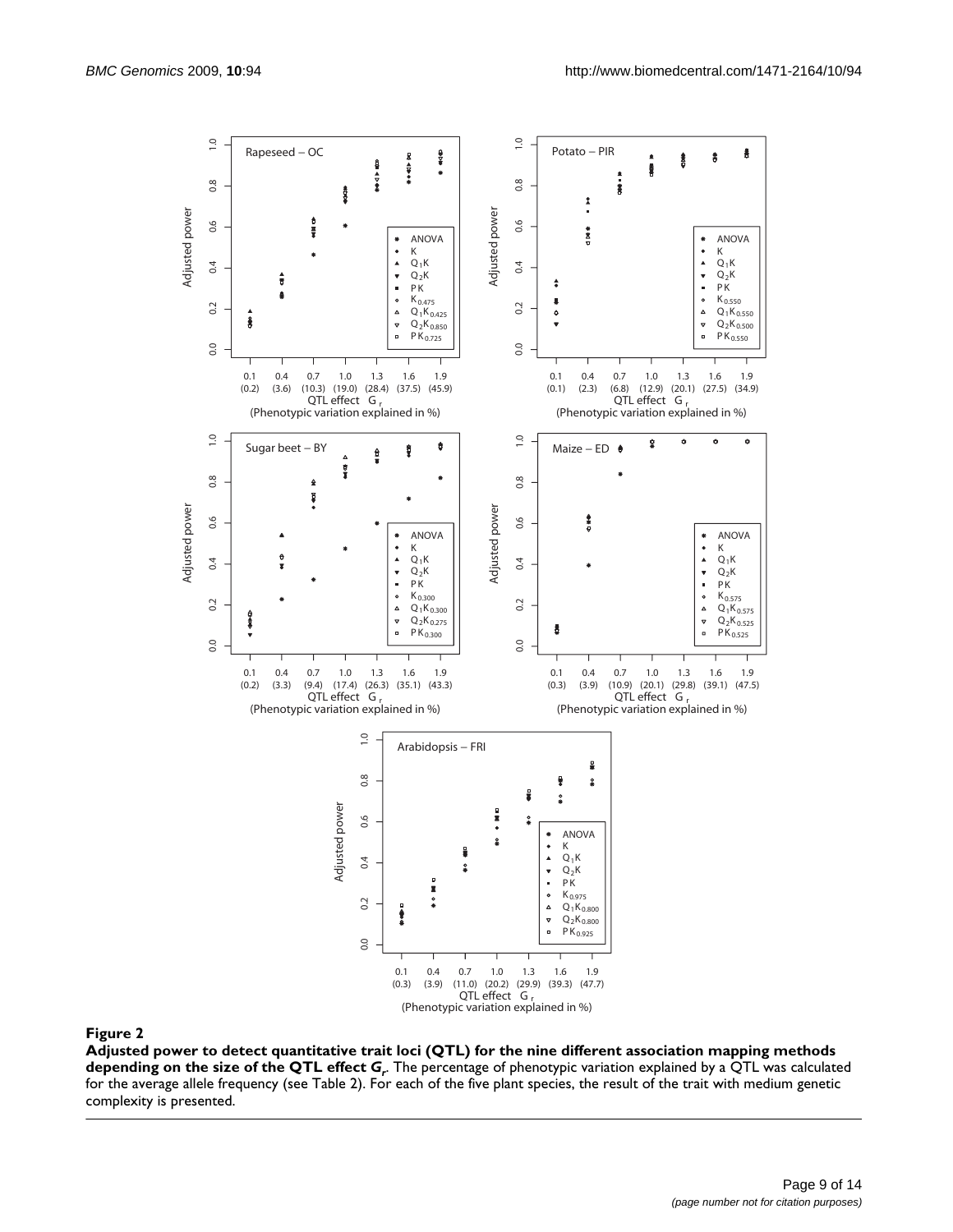the extent of LD between marker and QTL. A further factor influencing the detection of the QTL of interest, which was neglected in our power simulations, are additional QTL that are linked to the QTL of interest. Incomplete LD between marker and QTL as well as additional linked QTL are expected to alter the power of QTL detection in all association mapping methods to a similar extent. Therefore, no influence on our conclusions regarding the ranking of various methods for association mapping is expected with respect to the assumptions made in our power simulations.

#### *Comparison of various association mapping approaches ANOVA approach*

A frequently used method for association mapping in a plant genetics context is the ANOVA approach [10]. This approach was therefore used in our study as reference method. Under the assumption that the random marker loci in our study are unlinked to the polymorphisms controlling the expression of the traits under consideration, association mapping methods that adhere to the nominal <sup>α</sup> level show a uniform distribution of *P* values, *i.e*., a MSD value close to zero. With the exception of the normalized gene expression data of the FRI gene in Arabidopsis, we observed a non-uniform distribution of *P* values in the ANOVA approach of all traits (Table 3). This finding is in accordance with the results of previous studies [15,17,20] and indicates that the ANOVA approach is inappropriate for association mapping in the examined plant species, because the resulting proportion of spurious marker-phenotype associations is considerably higher than the nominal type I error rate.

# *QK approach*

The recently proposed QK mixed-model association mapping method promises to correct for multiple levels of relatedness [15]. The MSD between observed and expected *P* values found for the  $Q_1K$  and  $Q_2K$  methods of all examined traits was considerably lower than that observed for the ANOVA approach (Table 3). Furthermore, this difference in MSD values was considerably larger than the 95% quantile observed based on the computer simulations (Additional file 5). These findings suggest the advantage of the  $Q_1K$  and  $Q_2K$  methods over the ANOVA method for association mapping not only in maize and Arabidopsis for which similar results were previously reported [15,17] but also in rapeseed, potato, and sugar beet.

For estimation of the number of sub-populations using STRUCTURE [29], Δ*K*, an ad hoc criterion related to the second order rate of change in the log likelihood of data, was proposed [31]. In other studies, the number of subpopulations *z*+1 was chosen in such a way that a further increase in *z* did not considerably improve the log likelihood of data [35]. We used these two criteria to estimate the number of sub-populations for the  $\mathbf{Q}_1$  and  $\mathbf{Q}_2$  matrices.

For some traits, we observed a smaller MSD value for the  $Q_1$ K than for the  $Q_2$ K method, whereas the opposite was true for the other traits (Table 3). Furthermore, with few exceptions, these differences were smaller than the corresponding 95% quantiles observed in our computer simulations on the correlated beta-distribution (Additional file 5). These findings demonstrate that the association mapping models based on the two population structure matrices,  $\mathbf{Q}_1$  and  $\mathbf{Q}_2$ , are equally appropriate for association mapping with respect to (i) adherence to the nominal  $\alpha$ level as well as (ii) the adjusted power for QTL detection.

Despite promising results for the  $Q_1K$  and  $Q_2K$  association mapping approaches, these methods have several drawbacks, as previously discussed [20]. Therefore, we examined two association mapping methods which were not based on the population structure matrix from STRUCTURE. For the PK mixed-model association mapping approach, the  $Q_1$  or  $Q_2$  matrix from STRUCTURE was replaced by a matrix comprising *p* principal components (Table 1). In contrast, the K method was based on a mixed-model which does not include any  $v<sub>u</sub>$  effects.

#### *PK approach*

The MSD between observed and expected *P* values, which was found for this method, was similar to those observed for the  $Q_1K$  and  $Q_2K$  methods (Table 3). Furthermore, all three methods yielded a similar adjusted power of QTL detection across the examined plant species (Fig. 2). These findings were in accordance with those of previous studies [17,20], suggesting that the PK approach is a promising alternative to the  $Q_1K$  and  $Q_2K$  methods.

#### *K approach*

For the K approach, we observed for most examined traits a higher MSD value than for the mixed-model methods  $Q_1K$ ,  $Q_2K$ , and PK. The opposite result was observed with respect to the adjusted power of QTL detection (Fig. 2).

These results indicated that the K approach was less appropriate for association mapping than the approaches based on the integration of fixed effects in the statistical model. This conclusion may be explained by the fact that the software package SPAGeDi [28] used for calculation of the kinship coefficients assumes that random pairs of individuals of the germplasm set under consideration are unrelated and assigns them a kinship coefficient of 0. This definition of unrelated individuals results in a kinship matrix for which a large number of pair-wise kinship estimates are negative. It was proposed to replace these negative values by 0, because such pairs of individuals are less related than random pairs of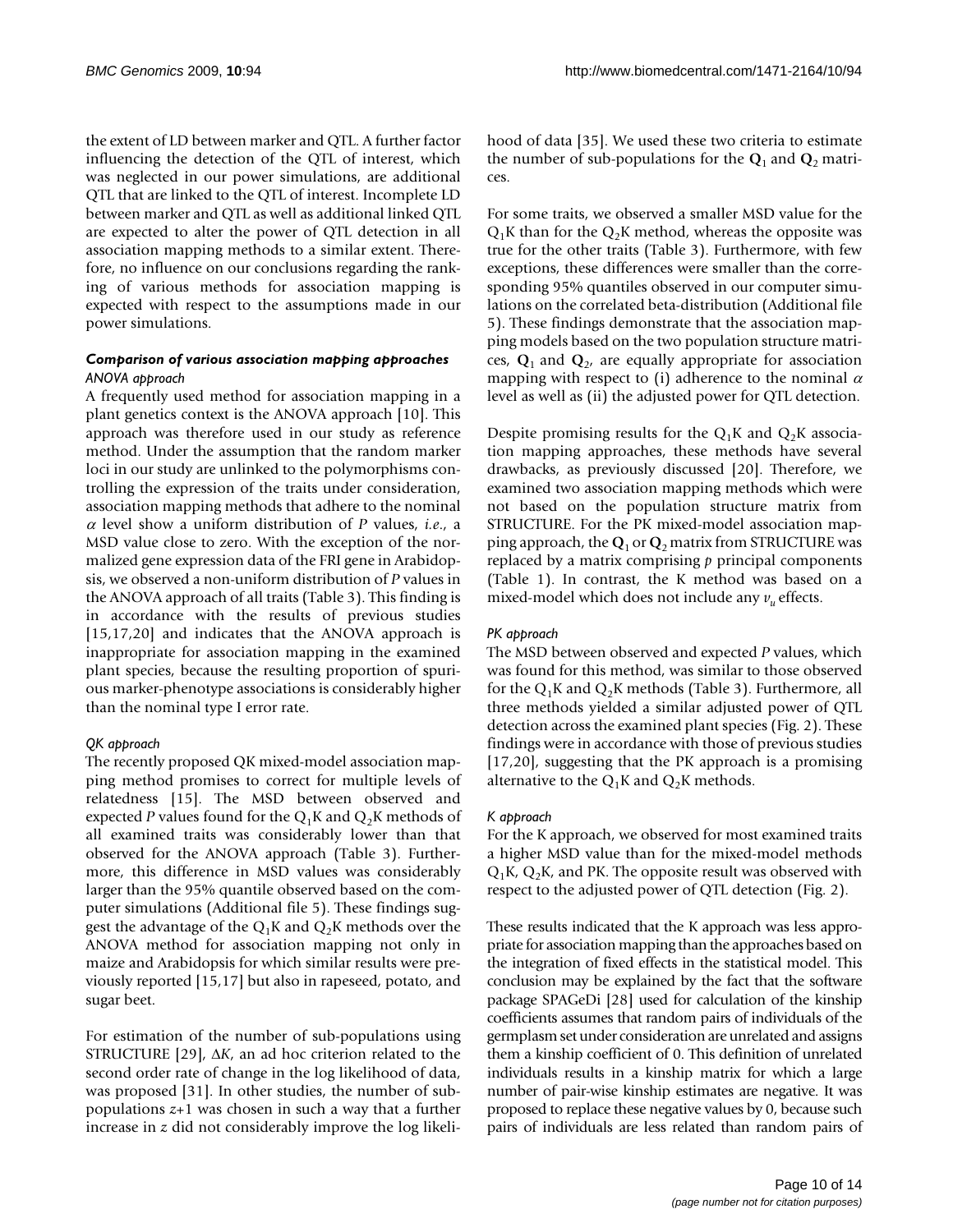individuals [15]. This approach, however, ignores information on the structure of unrelated individuals, which was captured in the kinship matrix, and consequently necessitates the inclusion of fixed effects in the mixed-model. Therefore, we examined mixed-model association mapping approaches which are based on **K** matrices calculated for different thresholds *T* [20].

*Approaches based on K matrices calculated for different values of* T The values of  $T_{opt}$  calculated for the current data sets using the REML approach, which might also be used to infer the probability of identity by descent for genotypes with no pedigree information available, were not always identical with those identified based on the MSD profiles (Table 4). Across all plant species, traits, and association mapping methods, however, the correlation between the  $T_{opt}$  value identified based on both approaches was 0.83 (Additional file 4). This result suggested that for association mapping approaches the T*opt* value might be identified using the REML approach because it is associated with a lower computational load. The REMLbased deviance, used to estimate  $T_{\text{opt}}$  however, can only be compared among models which are based on the same set of fixed effects. Therefore, we used the MSD between observed and expected *P* values for comparison of the  $Q_1K_T$ ,  $Q_2K_T$ ,  $PK_T$ , and  $K_T$  method and furthermore used the  $T_{opt}$  values identified based on this criterion.

The MSD values observed for the association mapping approaches based on the *Topt* value, were considerably lower than that of the corresponding association mapping approaches based on the **K** matrix from SPAGeDi, for all examined plant species and traits (Table 4). Furthermore, the adjusted power observed for the former approaches was for most examined traits higher than that observed for the latter approaches. These findings suggest that methods based on a kinship matrix calculated for the  $T_{opt}$  value are more appropriate for association mapping than the corresponding association mapping approaches which are based on the **K** matrix from SPAGeDi. Nevertheless, the MSD values observed for the association mapping methods, which include fixed effects such as the  $Q_1 K_{T_{opt}}$ ,  $Q_2 K_{T_{opt}}$ , or  $PK_{T_{opt}}$ , were lower than that of the  $K_{T_{opt}}$ . Therefore, in our study the  $Q_1K_{T_{opt}}$  ,  $Q_2K_{T_{opt}}$  or  $\text{PK}_{T_{opt}}$  are the most appropriate methods for association mapping.

#### *Comparison of the properties of association mapping approaches among plant species and traits MSD values*

The MSD values observed for potato and sugar beet across all association mapping methods were considerably higher than those for maize and Arabidopsis, whereas those for rapeseed were of medium size (Table 3). This may be due to the low number of random molecular markers available in our study for potato, sugar beet, and rapeseed. Thereby, not very precise estimation of population structure is possible which in turn increases the MSD values.

To examine this issue in more detail, random markers were selected in replicated simulation runs from maize and Arabidopsis linkage maps in such a way that the total number of alleles of the selected markers corresponds to those observed for the other three species. All association mapping methods were then run with these markers. Our results (data not shown) suggested that the low number of random molecular markers for potato, sugar beet, and rape seed only partially explains the observed differences in MSD values.

Another factor that explains the observed difference in MSD values among the plant species is the difference in the extent of population structure and relatedness present in the examined genetic materials. This difference in population structure and relatedness may partly be due to the fact that the entries of the examined plant species differ in their origin. While the Arabidopsis entries were selected from natural populations, the entries of the other four plant species were chosen from plant breeding programs. Because entries selected from plant breeding programs have a complex ancestry, the extent of population structure and relatedness in such germplasm sets is expected to be higher than in germplasm sets consisting of entries selected from natural populations.

In addition, the difference in the extent of population structure and relatedness between rapeseed, potato, sugar beet, and maize can be explained by the different sampling strategies underlying the examined genetic materials. The entries of the maize data set represent world-wide genetic diversity, whereas the genetic materials of rapeseed, potato, and sugar beet were sampled from commercial plant breeding programs. Theoretical considerations suggest that this increases the probability of including partially related entries.

Furthermore, the difference in the extent of population structure and relatedness between rapeseed, potato, sugar beet, and maize may partly be due to the different reproduction systems and types of varieties bred in a particular crop. For entries from hybrid breeding programs [11] such as sugarbeet and maize, distinct sub-poulations are expected. In contrast, when line or clonal varieties are bred, as in the case of rapeseed and potato, no distinct sub-populations are expected to develop as population structure is disregarded when choosing the parents of a cross. Nevertheless, this procedure is expected to generate diverse levels of familial relatedness [36].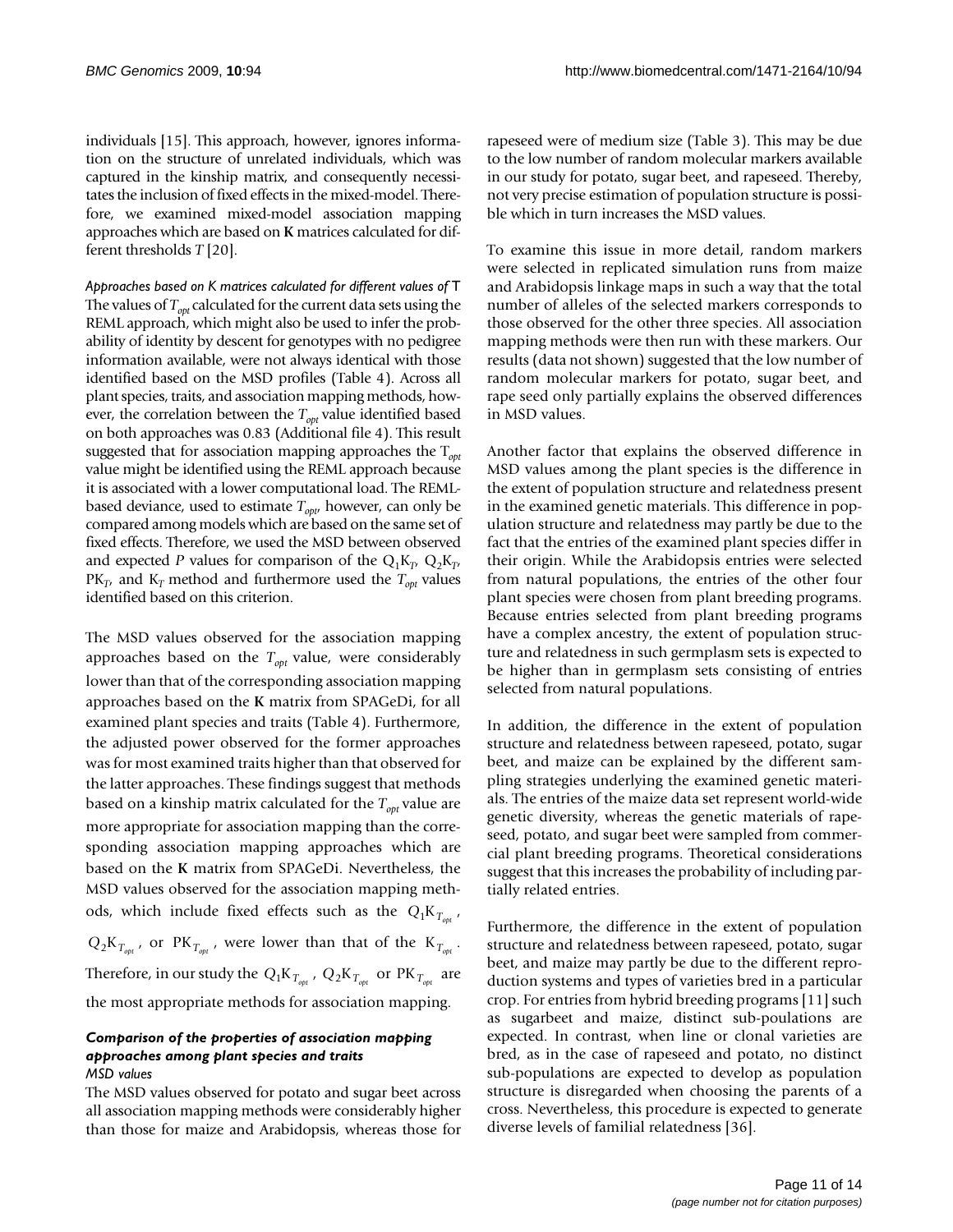#### *Adjusted power for QTL detection*

Across all examined statistical methods for association mapping, considerable differences in the adjusted power for QTL detection were observed for the five examined plant species (Fig. 2). The adjusted power is influenced by (i) the size of the QTL effect  $G_r$ , (ii) the extent of LD between marker allele and QTL allele, (iii) the number of entries *n*, (iv) the QTL allele frequency, and (v) the heritability of the trait under consideration. Our power simulations assumed the same QTL effects for all plant species and a QTL allele which is in complete LD with one marker allele. These two factors cannot contribute to the observed difference in adjusted power for QTL detection among the examined plant species.

High adjusted power for the maize data set with its high number of entries and a low adjusted power for the Arabidopsis data set with a low number of entries indicated that differences in the number of entries *n* have a large influence on the observed differences in adjusted power among the examined plant species. This explanation is supported by results of previous studies [37]. In contrast, the small difference in adjusted power for QTL detection between sugar beet and potato data sets, which comprised a similar number of entries but differed in their average allele frequency, suggested that variation in this factor caused only small differences in the adjusted power.

In our study, heritability estimates were only available for two plant species and, thus, no inferences can be made about the contribution of this factor to differences in the adjusted power for QTL detection. However, results from previous studies suggested that increasing heritability has the potential to considerably increase the power for QTL detection [14].

# *T*opt

The optimum T values identified in our study differed considerably among the various plant species (Table 4). This finding may be due to the difference in the extent of population structure and familial relatedness among the examined plant species as described above. The influence of population structure and familial relatedness on the optimum *T* value can be explained by the fact that lower values for *T* reduce the number of negative pair-wise kinship estimates in the kinship matrix  $K_T$ . Thereby the use of information concerning the structure of unrelated individuals, which was comprised in the kinship matrix  $K_T$ , is improved and decreases the MSD values.

In comparison with the large differences among the optimum *T* values identified for different plant species, differences in the optimum *T* values for different traits of the same species were only small (Table 4). This finding might be explained by the fact that differences in the optimum *T* values identified for different traits of the same plant species can only be due to differences in the extent of population structure and relatedness for the traits under consideration generated by natural or artificial selection. Therefore, one optimum *T* value might be calculated across all traits of one species to improve the precision of this value. However, this requires further research on the standard error of the optimum *T* values.

## **Conclusion**

Our study suggests that the QK method [15] is not only appropriate for association mapping in humans, maize, and Arabidopsis but also in rapeseed, potato, and sugar beet. Furthermore, our results indicate that the estimation of the number of sub-populations based on the two criteria, Δ*K* and SBC, results in different numbers of sub-populations. Nevertheless, the association mapping models which are based on these two population structure matrices are equally appropriate with respect to adherence to the nominal  $\alpha$  level as well as the adjusted power for QTL detection. Furthermore, we recommend replacing the **K** matrix of the  $Q_1K$ ,  $Q_2K$ , and PK approach by a  $K_T$  matrix, which is based on a REML estimate of the conditional probability that two inbreds carry alleles at the same locus which are identical in state but not identical by descent and, thus, increase the adherence to the nominal  $\alpha$  level. Finally, we showed that the  $T_{\text{opt}}$  value estimated in this way differs considerably among the five plant species but only a little for the different traits within species.

#### **Abbreviations**

AN: amino nitrogen; BY: beet yield; CSY: corrected sugar yield; ED: ear diameter; EH: ear height; FLC: *FLOWERING LOCUS C*; FRI: *FRIGIDA*; GPR: *Globodera pallida* resistance; LD: linkage disequilibrium; LDV: long day conditions with vernalisation treatment; MSD: mean of squared difference; OC: oil content; OY: oil yield; PIR: *Phytophthora infestans* resistance; PM: plant maturity; QTL: quantitative trait locus; REML: restricted maximum likelihood; SBC: Schwarz Bayesian criterion; TKW: thousand kernel weight.

#### **Authors' contributions**

BS designed the project and analyzed the data. BS and AEM wrote the manuscript.

# **Additional material**

#### **Additional file 1**

*Plant materials, phenotypic data, and molecular markers description: Description of the plant materials, phenotypic data, and molecular markers used for the study.* Click here for file

[\[http://www.biomedcentral.com/content/supplementary/1471-](http://www.biomedcentral.com/content/supplementary/1471-2164-10-94-S1.pdf) 2164-10-94-S1.pdf]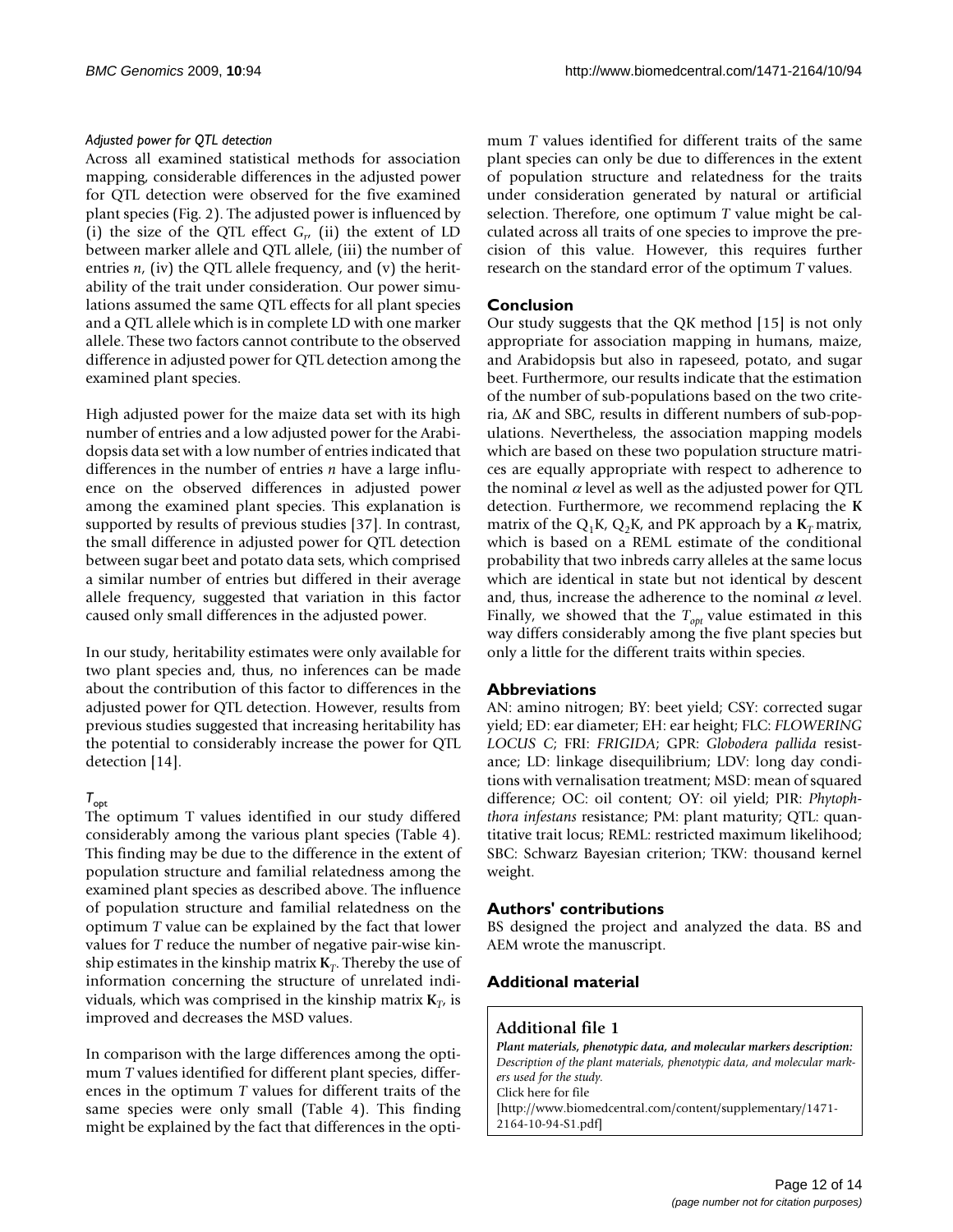# **Additional file 2**

*Phenotypic data analyses. Description of the statistical analyses of the phenotypic data.*

Click here for file

[\[http://www.biomedcentral.com/content/supplementary/1471-](http://www.biomedcentral.com/content/supplementary/1471-2164-10-94-S2.pdf) 2164-10-94-S2.pdf]

# **Additional file 3**

*Comparison of four different mixed-model association mapping methods. Mean of squared differences between observed and expected* P *values for four different mixed-model association mapping methods depending on the threshold* T*.*

Click here for file

[\[http://www.biomedcentral.com/content/supplementary/1471-](http://www.biomedcentral.com/content/supplementary/1471-2164-10-94-S3.pdf) 2164-10-94-S3.pdf]

# **Additional file 4**

*Comparison of two methods for estimation of the threshold* **T***. Optimum values for threshold* T *identified based on mean of squared differences between observed and expected* P *values plotted versus optimum* T *values identified based on deviance for the four mixed-model association mapping methods of the five plant species and three traits.* Click here for file

[\[http://www.biomedcentral.com/content/supplementary/1471-](http://www.biomedcentral.com/content/supplementary/1471-2164-10-94-S4.pdf) 2164-10-94-S4.pdf]

# **Additional file 5**

*Difference in mean square differences between pairs of association mapping methods expected purely by chance. Ninety-five % quantile of the difference of the mean square differences between observed and expected* P *values for five pairs of association mapping approaches determined based on a bivariate beta-distribution.*

Click here for file

[\[http://www.biomedcentral.com/content/supplementary/1471-](http://www.biomedcentral.com/content/supplementary/1471-2164-10-94-S5.pdf) 2164-10-94-S5.pdf]

# **Additional file 6**

*Comparison of the results of various association mapping methods. Pearson correlation coefficient between the observed* P *values for various association mapping methods.*

Click here for file

[\[http://www.biomedcentral.com/content/supplementary/1471-](http://www.biomedcentral.com/content/supplementary/1471-2164-10-94-S6.pdf) 2164-10-94-S6.pdf]

# **Acknowledgements**

This research was conducted within the Breeding and Informatics (BRAIN) project of the Genome Analysis of the Plant Biological System (GABI) initiative [http://www.gabi.de.](http://www.gabi.de) We thank the breeding companies Norddeutsche Pflanzenzucht Hans-Georg Lembke KG (Holtsee, Germany), Böhm-Nordkartoffel Agrarproduktion OHG (Lüneburg, Germany), Saka-Ragis Pflanzenzucht GbR (Windeby, Germany), and KWS SAAT AG (Einbeck, Germany) as well as the potato genome analysis group of the Max Planck Institute for Plant Breeding Research (Cologne, Germany) for providing phenotypic and genotypic data. The authors appreciate the editorial work of Prof. Dr. B.S. Dhillon and Dr. J. Muminović, whose suggestions considerably improved the style of the manuscript. The authors thank three anonymous reviewers for their valuable suggestions.

#### **References**

- 1. Yano M: **[Genetic and molecular dissection of naturally occur-](http://www.ncbi.nlm.nih.gov/entrez/query.fcgi?cmd=Retrieve&db=PubMed&dopt=Abstract&list_uids=11228435)**
- **[ing variation.](http://www.ncbi.nlm.nih.gov/entrez/query.fcgi?cmd=Retrieve&db=PubMed&dopt=Abstract&list_uids=11228435)** *Curr Opin Plant Biol* 2001, **4:**130-135. 2. Tanksley SD: [Mapping polygenes.](http://www.ncbi.nlm.nih.gov/entrez/query.fcgi?cmd=Retrieve&db=PubMed&dopt=Abstract&list_uids=8122902) **27:**205-233.
- 3. Paterson AH: **[Molecular dissection of quantitative traits:](http://www.ncbi.nlm.nih.gov/entrez/query.fcgi?cmd=Retrieve&db=PubMed&dopt=Abstract&list_uids=8750192) [progress and prospects.](http://www.ncbi.nlm.nih.gov/entrez/query.fcgi?cmd=Retrieve&db=PubMed&dopt=Abstract&list_uids=8750192)** *Genome Res* 1995, **5:**321-333.
- 4. Parisseaux B, Bernardo R: **[In silico mapping of quantitative trait](http://www.ncbi.nlm.nih.gov/entrez/query.fcgi?cmd=Retrieve&db=PubMed&dopt=Abstract&list_uids=15150690) [loci in maize.](http://www.ncbi.nlm.nih.gov/entrez/query.fcgi?cmd=Retrieve&db=PubMed&dopt=Abstract&list_uids=15150690)** *Theor Appl Genet* 2004, **109:**508-514.
- 5. Flint-Garcia SA, Thornsberry JM, Buckler ES: **[Structure of linkage](http://www.ncbi.nlm.nih.gov/entrez/query.fcgi?cmd=Retrieve&db=PubMed&dopt=Abstract&list_uids=14502995) [disequilibrium in plants.](http://www.ncbi.nlm.nih.gov/entrez/query.fcgi?cmd=Retrieve&db=PubMed&dopt=Abstract&list_uids=14502995)** *Annu Rev Plant Biol* 2003, **54:**357-374.
- 6. Willer CJ, Sanna S, Jackson AU, Scuteri A, Bonnycastle LL, Clarke R, Heath SC, Timpson NJ, Najjar SS, Stringham HM, Strait J, Duren WL, Maschio A, Busonero F, Mulas A, Albai G, Swift AJ, Morken MA, Narisu N, Bennett D, Parish S, Shen H, Galan P, Meneton P, Hercberg S, Zelenika D, Chen WM, Li Y, Scott LJ, Scheet PA, Sundvall J, Watanabe RM, Nagaraja R, Ebrahim S, Lawlor DA, Ben-Shlomo Y, Davey-Smith G, Shuldiner AR, Collins R, Bergman RN, Uda M, Tuomilehto J, Cao A, Collins FS, Lakatta E, Lathrop GM, Boehnke M, Schlessinger D, Mohlke KL, Abecasis GR: **[Newly identified loci that influence](http://www.ncbi.nlm.nih.gov/entrez/query.fcgi?cmd=Retrieve&db=PubMed&dopt=Abstract&list_uids=18193043) [lipid concentrations and risk of coronary artery disease.](http://www.ncbi.nlm.nih.gov/entrez/query.fcgi?cmd=Retrieve&db=PubMed&dopt=Abstract&list_uids=18193043)** *Nat Genet* 2008, **40:**161-169.
- 7. Kraakman ATW, Niks RE, Berg PMMM Van den, Stam P, Van Eeuwijk FA: **[Linkage disequilibrium mapping of yield and yield stabil](http://www.ncbi.nlm.nih.gov/entrez/query.fcgi?cmd=Retrieve&db=PubMed&dopt=Abstract&list_uids=15454555)**[ity in modern spring barley cultivars.](http://www.ncbi.nlm.nih.gov/entrez/query.fcgi?cmd=Retrieve&db=PubMed&dopt=Abstract&list_uids=15454555) **168:**435-446.
- 8. Breseghello F, Sorrells ME: **Association mapping of kernel size and milling quality in wheat (***Triticum aestivum* **[L.\) cultivars.](http://www.ncbi.nlm.nih.gov/entrez/query.fcgi?cmd=Retrieve&db=PubMed&dopt=Abstract&list_uids=16079235)** *Genetics* 2006, **172:**1165-1177.
- 9. Malosetti M, Linden CG van der, Vosman B, van Eeuwijk FA: **A mixed-model approach to association mapping using pedigree information with an illustration of resistance to** *Phytophthora infestans* **[in potato.](http://www.ncbi.nlm.nih.gov/entrez/query.fcgi?cmd=Retrieve&db=PubMed&dopt=Abstract&list_uids=17151263)** *Genetics* 2007, **175:**879-889.
- 10. Olsen KO, Halldorsdottir SS, Stinchcomb JR, Weinig C, Schmitt J, Purugganan MD: **Linkage disequilibrium mapping of Arabidopsis** *CRY2* **[flowering time alleles.](http://www.ncbi.nlm.nih.gov/entrez/query.fcgi?cmd=Retrieve&db=PubMed&dopt=Abstract&list_uids=15280248)** *Genetics* 2004, **167:**1361-1369.
- 11. Stich B, Melchinger AE, Frisch M, Maurer HP, Heckenberger M, Reif JC: **[Linkage disequilibrium in European elite maize germ](http://www.ncbi.nlm.nih.gov/entrez/query.fcgi?cmd=Retrieve&db=PubMed&dopt=Abstract&list_uids=15997389)**[plasm investigated with SSRs.](http://www.ncbi.nlm.nih.gov/entrez/query.fcgi?cmd=Retrieve&db=PubMed&dopt=Abstract&list_uids=15997389) **111:**723-730.
- 12. Pritchard JK, Stephens M, Rosenberg NA, Donnelly P: **[Association](http://www.ncbi.nlm.nih.gov/entrez/query.fcgi?cmd=Retrieve&db=PubMed&dopt=Abstract&list_uids=10827107) [mapping in structured populations.](http://www.ncbi.nlm.nih.gov/entrez/query.fcgi?cmd=Retrieve&db=PubMed&dopt=Abstract&list_uids=10827107)** *Am J Hum Genet* 2000, **67:**170-181.
- 13. Thornsberry JM, Goodman MM, Doebley J, Kresovich S, Nielsen D, Buckler ES: **[Dwarf8 polymorphisms associate with variation in](http://www.ncbi.nlm.nih.gov/entrez/query.fcgi?cmd=Retrieve&db=PubMed&dopt=Abstract&list_uids=11431702) [flowering time.](http://www.ncbi.nlm.nih.gov/entrez/query.fcgi?cmd=Retrieve&db=PubMed&dopt=Abstract&list_uids=11431702)** *Nat Genet* 2001, **28:**286-289.
- 14. Yu J, Buckler ES: **[Genetic association mapping and genome](http://www.ncbi.nlm.nih.gov/entrez/query.fcgi?cmd=Retrieve&db=PubMed&dopt=Abstract&list_uids=16504497) [organization of maize.](http://www.ncbi.nlm.nih.gov/entrez/query.fcgi?cmd=Retrieve&db=PubMed&dopt=Abstract&list_uids=16504497)** *Curr Opin Biotech* 2006, **17:**155-160.
- 15. Yu J, Pressoir G, Briggs WH, Bi IV, Yamasaki M, Doebley JF, McMullen MD, Gaut BS, Nielsen DN, Holland JB, Kresovich S, Buckler ES: **A unified mixed-model method for association mapping that accounts for multiple levels of relatedness.** *Nat Genet* 2006, **2:**203-208.
- 16. Bernardo R, Murigneux A, Karaman Z: **Marker-based estimates of identity by descent and alikeness in state among maize inbreds.** *Theor Appl Genet* 1996, **93:**262-267.
- 17. Zhao K, Aranzana MJ, Kim S, Lister C, Shindo C, Tang C, Toomajin C, Zheng H, Dean C, Marjoram P, Nordborg M: **[An Arabidopsis](http://www.ncbi.nlm.nih.gov/entrez/query.fcgi?cmd=Retrieve&db=PubMed&dopt=Abstract&list_uids=17238287 ) [example of association mapping in structured samples.](http://www.ncbi.nlm.nih.gov/entrez/query.fcgi?cmd=Retrieve&db=PubMed&dopt=Abstract&list_uids=17238287 )** *PLoS Genet* 2007, **3(1):**e4.
- 18. Bernardo R: **Estimation of coefficient of coancestry using** molecular markers in maize. **85:**1055-1062.
- 19. Lynch M: **[Estimation of relatedness by DNA fingerprinting.](http://www.ncbi.nlm.nih.gov/entrez/query.fcgi?cmd=Retrieve&db=PubMed&dopt=Abstract&list_uids=3193879)** *Mol Biol Evol* 1988, **5:**584-599.
- 20. Stich B, Möhring J, Piepho H-P, Heckenberger M, Buckler ES, Melchinger AE: **[Comparison of mixed-model approaches for](http://www.ncbi.nlm.nih.gov/entrez/query.fcgi?cmd=Retrieve&db=PubMed&dopt=Abstract&list_uids=18245847) [association mapping.](http://www.ncbi.nlm.nih.gov/entrez/query.fcgi?cmd=Retrieve&db=PubMed&dopt=Abstract&list_uids=18245847)** *Genetics* 2008, **178:**1745-1754.
- <span id="page-12-0"></span>21. Pajerowska-Mukhtar K, Stich B, Achenbach U, Ballvora A, Lübeck J, Strahwald J, Tacke E, Hofferbert H-R, Ilarionova E, Bellin D, Walkemeier B, Basekow R, Kersten B, Gebhardt C: **Single nucleotide polymorphisms in the** *allene oxide synthase 2* **gene of potato (***Solanum tuberosum***[\) are associated with maturity-corrected](http://www.ncbi.nlm.nih.gov/entrez/query.fcgi?cmd=Retrieve&db=PubMed&dopt=Abstract&list_uids=19139145) [resistance to late blight in tetraploid breeding populations.](http://www.ncbi.nlm.nih.gov/entrez/query.fcgi?cmd=Retrieve&db=PubMed&dopt=Abstract&list_uids=19139145)** *Genetics* 2009 in press.